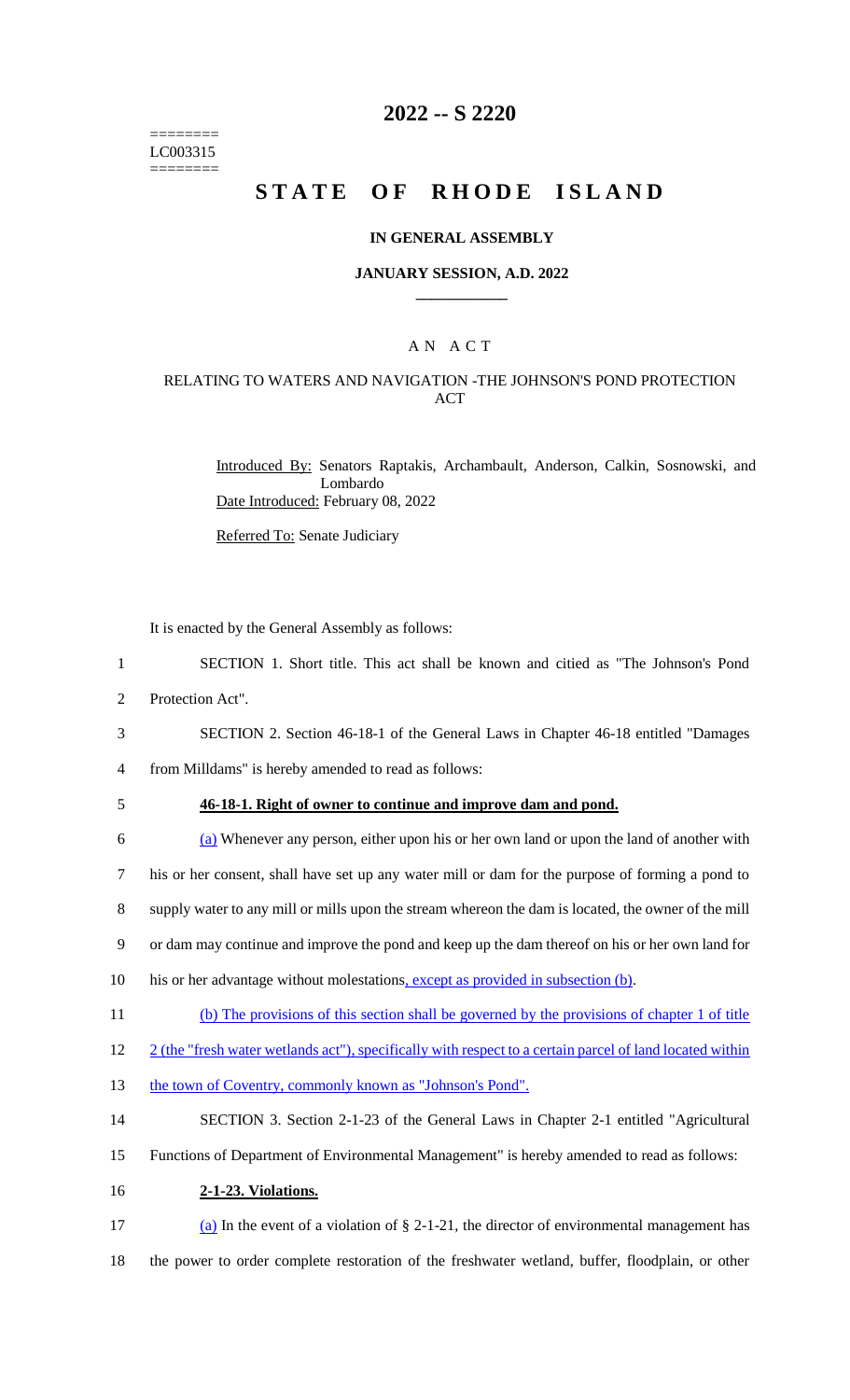jurisdictional area involved by the person or agent responsible for the violation. If the responsible person or agent does not complete the restoration within a reasonable time following the order of the director of the department of environmental management, the director has the authority to order the work done by an agent of the director's choosing and the person or agent responsible for the original violation is liable for the cost of the restoration. The violator is liable for a fine not exceeding five thousand dollars (\$5,000) for each violation, except that if the violator knowingly or recklessly alters a freshwater wetland, buffer, floodplain or other jurisdictional area without a permit or approval from the director; knowingly or recklessly alters a freshwater wetland, buffer, floodplain or other jurisdictional area in violation of the rules or regulations promulgated by the director; or alters a freshwater wetland, buffer, floodplain or other jurisdictional area in violation of a permit issued by the director, then the violator is liable for a fine not exceeding ten thousand 12 dollars (\$10,000) for each violation, except if the violation occurs on the land commonly known as 13 "Johnson's Pond", the fine shall be sixty thousand dollars (\$60,000) per day. SECTION 4. Title 46 of the General Laws entitled "WATERS AND NAVIGATION" is hereby amended by adding thereto the following chapter: 16 CHAPTER 19.1 17 JOHNSON'S POND COVENTRY **46-19.1-1. Regulation of water levels.** 19 The town of Coventry shall at all times, including during a weather emergency, have the 20 sole and exclusive authority to maintain and control the water levels of Johnson's Pond and to maintain, operate, and monitor the control gates that regulate the flow of water from Johnson's 22 Pond into the Pawtuxet River, between April 1 and November 1, each year. This section shall take precedence over any agreements that are not consistent with provisions contained herein. SECTION 5. This act shall take effect upon passage.

======== LC003315 ========